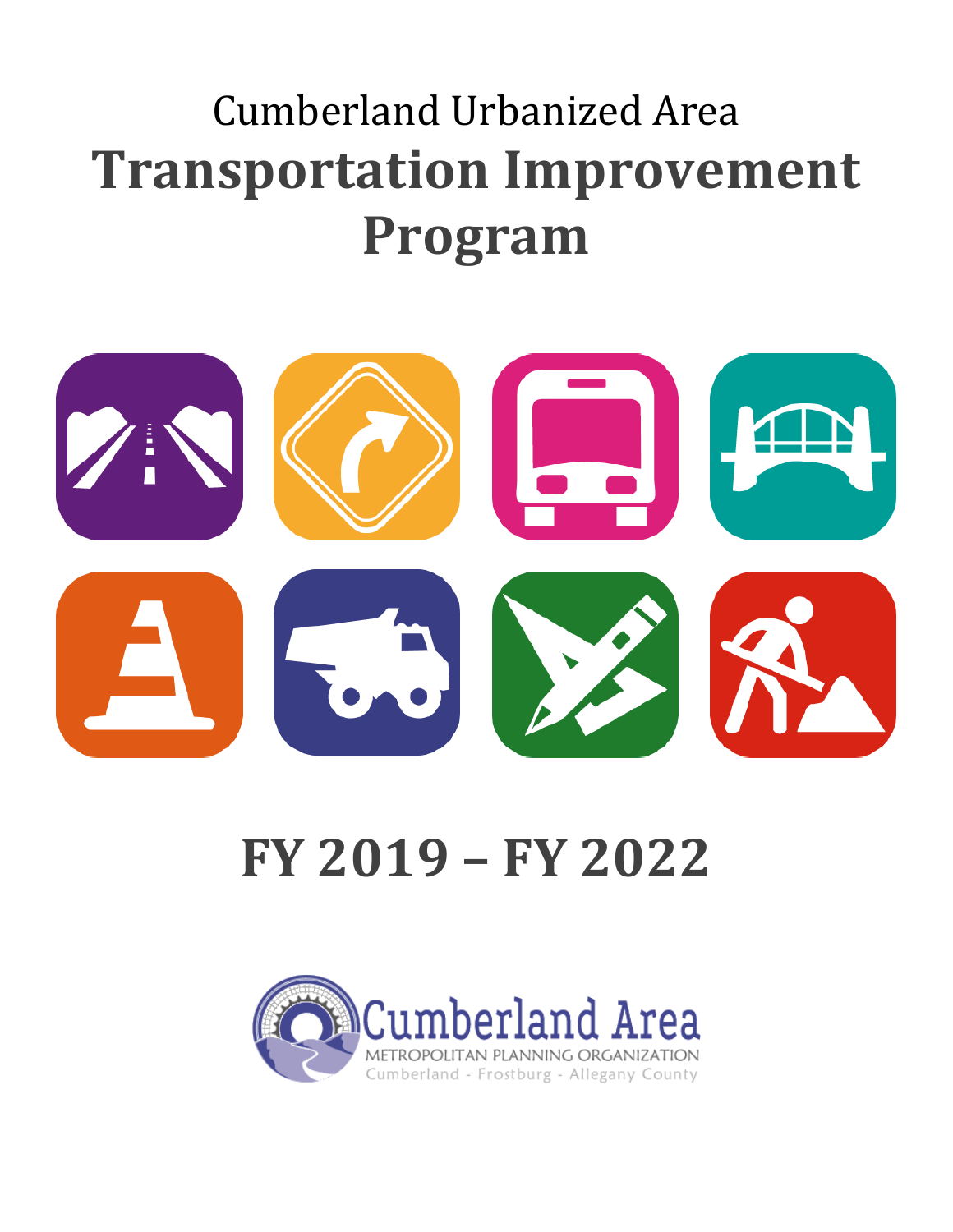#### **Amendment 5 RESOLUTION** *No. 20-17*

Resolution approving the Amended Fiscal Year 2019- 2022 Transportation Improvement Program:

WHEREAS, the Cumberland Area Metropolitan Planning Organization was established to manage and provide policy direction to the Unified Planning Program in accordance with Federal requirements, and the Allegany County Commissioners have been designated as the Metropolitan Planning Organization for this area as approved by the Maryland Governor Harry Hughes on May 17, 1982; and

WHEREAS, the staff of the Maryland Department of Transportation and the Allegany County Department of Public Works, have together prepared the Transportation Improvement Program for Fiscal Year 2019 – 2022 in compliance with applicable Federal programs and regulations.

WHEREAS, the Maryland Department of Transportation, the CAMPO Staff, and Technical Advisory Committee prepared the FY 2019 - FY 2O22 Transportation Improvement Program (TIP); and

WHEREAS, Allegany County Public Works Department requested to add the Bridge A-032 Watercliff Street Bridge Replacement Project, project number CAMPO 20-3, totaling \$1,500,000.00; and

WHEREAS, Allegany County Public Works Department requested to add the Bridge A-056 New Row Road Bridge Replacement Project, project number CAMPO 20- 4, totaling \$1,500,000.00; and

WHEREAS, a draft of the Amended FY 2Ol9 - FY 2O22 TIP will be presented available for public comments from November 19, 2020 through December 21, 2020, to be consistent with the requirements of the MPOs Public Participation Process; this amendment will be adopted contingent upon no public comments and

NOW, THEREFORE, BE IT RESOLVED that the Allegany County Commissioners acting as the Cumberland Area Metropolitan Planning Organization approves the Amended Fiscal Year 2019 – 2022 Transportation Improvement Program,

ADOPTED THIS 19th day of November 2020

County Commissioners of Allegany County, Maryland

 $\mu$ 

Jacob/C. Shade, President

 $\mu$ 

Creade V. Brodie, Jr., Commissioner

 $\ldots$   $\vee$   $\cap$   $\vee$  $\overline{\phantom{a}}$ 

ATTEST:

 $J \cap \mathcal{D}$ 

Linda A. Simpson, County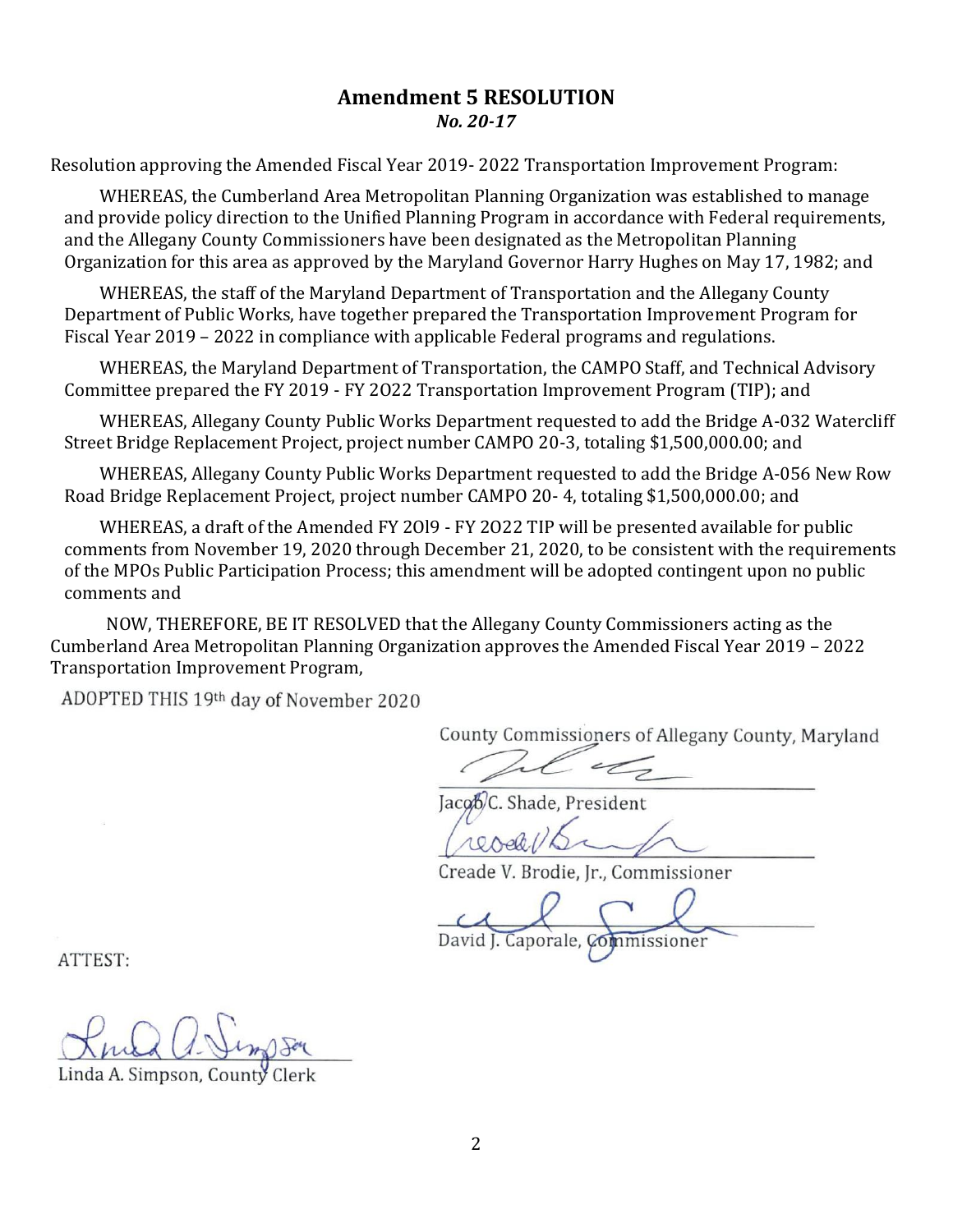## **CUMBERLAND URBANIZED AREA FY 2019-2022 TRANSPORTATION IMPROVEMENT PROGRAM**

| Project Code                                                                                 | <b>CAMPO 20-3</b>                                             | <i>STIP#</i> | <b>CAMPO 20-3</b>                              |  |  |  |  |
|----------------------------------------------------------------------------------------------|---------------------------------------------------------------|--------------|------------------------------------------------|--|--|--|--|
|                                                                                              | Bridge A-032 Watercliff Street                                |              |                                                |  |  |  |  |
| Project Name                                                                                 | Replacement                                                   | Limits       | Watercliff Road near Water Station Run Rd.     |  |  |  |  |
| <i>Improvement</i>                                                                           |                                                               |              |                                                |  |  |  |  |
| Description                                                                                  | Replace existing Bridge with new structure                    |              |                                                |  |  |  |  |
|                                                                                              | Responsible Agency Allegany County Department of Public Works |              |                                                |  |  |  |  |
| Current Lanes                                                                                | Current Road Type<br>$\overline{1}$                           |              | Rural one-lane<br>Proposed Lanes 2<br>bridge   |  |  |  |  |
| Miles<br>NA                                                                                  | Minor<br>Highway System Collector                             |              | 80/20<br>Fed. Bridge/Local<br>Ratio<br>Funding |  |  |  |  |
| Project being pursued at the same time as A-056 New Row Road Replacement<br>Related Projects |                                                               |              |                                                |  |  |  |  |
|                                                                                              |                                                               |              |                                                |  |  |  |  |

#### *Comments*

| Phase        | <b>Previous</b><br>Years* | 2019 | 2020 | 2021  | 2022 | 2023* | 2024* | FY 2019 -<br>2022 Total |
|--------------|---------------------------|------|------|-------|------|-------|-------|-------------------------|
| PP           |                           |      | 20   |       |      |       |       | 20                      |
| PE           |                           |      |      | 215   |      |       |       | 215                     |
| ROW          |                           |      |      | 15    |      |       |       | 15                      |
| CO           |                           |      |      | 1,250 |      |       |       | 1,250                   |
| <b>Total</b> |                           |      | 20   | 1,480 |      |       |       | 1,500                   |

*all costs in \$000's* \*for informational purposes only MPO Approval

## **Added with Amendment 5 November 19, 2020**